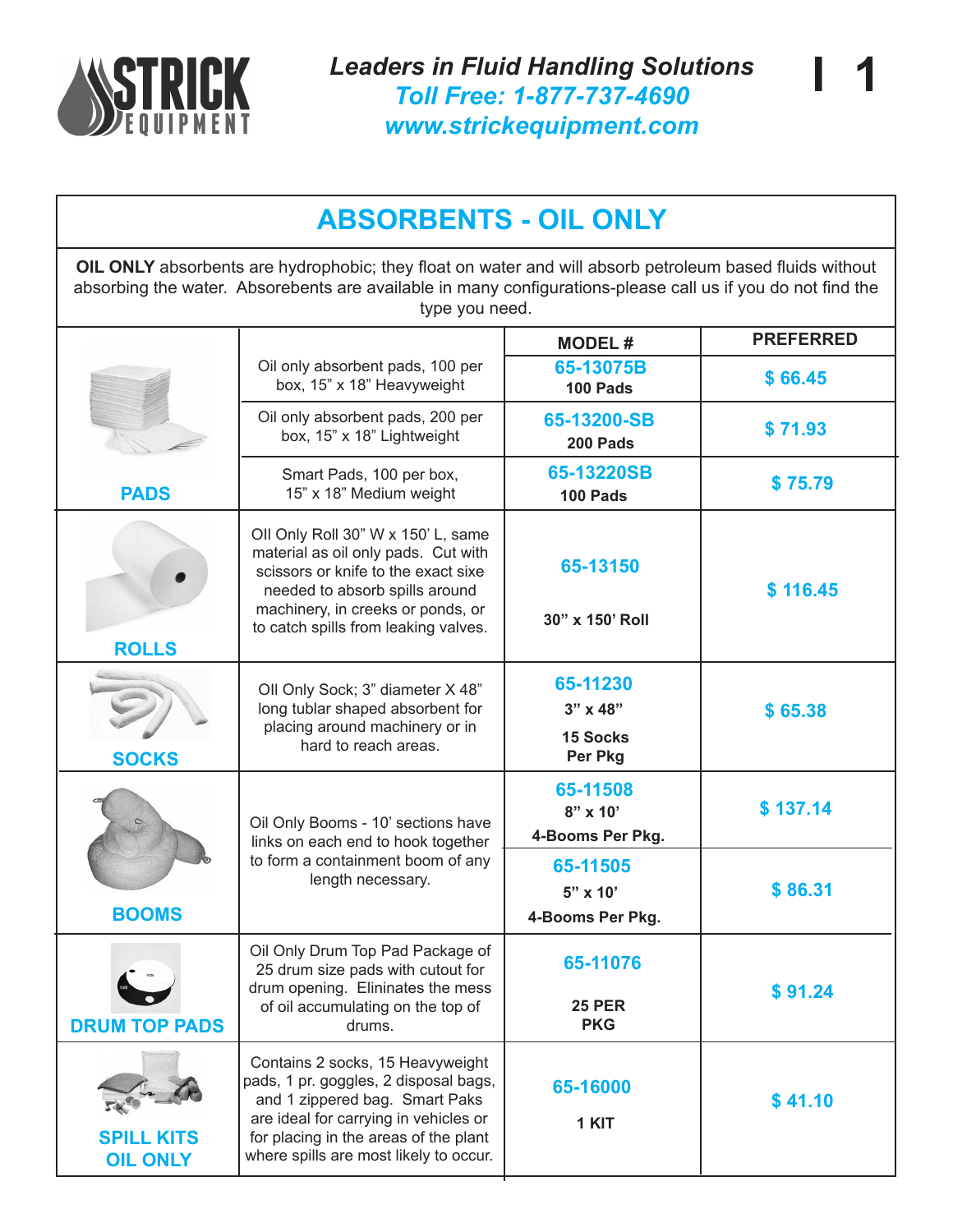

| <b>ABSORBENTS - UNIVERSAL</b>                                                                                                                                                                                                                                |                                                                                                                                                                                                                                                                                            |                                   |                  |  |  |
|--------------------------------------------------------------------------------------------------------------------------------------------------------------------------------------------------------------------------------------------------------------|--------------------------------------------------------------------------------------------------------------------------------------------------------------------------------------------------------------------------------------------------------------------------------------------|-----------------------------------|------------------|--|--|
| Universal Absorbents absorb non-aggressive fluids (Oils, Coolants & Water).<br>Universal Absorbents Clean: Hydraulic Oils, Benzyl Chloride, Coolants, Chloroform, Cutting Fluids, Ethylene<br>Dichloride, Hydrochloric Acid, Diazinon, Nitric Acid and more. |                                                                                                                                                                                                                                                                                            |                                   |                  |  |  |
|                                                                                                                                                                                                                                                              |                                                                                                                                                                                                                                                                                            | <b>MODEL#</b>                     | <b>PREFERRED</b> |  |  |
|                                                                                                                                                                                                                                                              | Our universal bonded pads work on<br>all types of fluids. They are extra<br>durable to handle non-aggressive<br>leaks and spills in high traffic areas,<br>tool cribs and routine industrial ap-<br>plications. "Dimples" build strength<br>and allow fluid to spread through              | 65-13475B<br>100 Pads             | \$84.94          |  |  |
|                                                                                                                                                                                                                                                              |                                                                                                                                                                                                                                                                                            | 65-13470B                         |                  |  |  |
| <b>PADS</b>                                                                                                                                                                                                                                                  | the material quicker for your best                                                                                                                                                                                                                                                         | 200 Pads                          | \$102.90         |  |  |
|                                                                                                                                                                                                                                                              | absorption rate.                                                                                                                                                                                                                                                                           | <b>Single Thick</b>               |                  |  |  |
|                                                                                                                                                                                                                                                              | Our universal bonded roll is extra<br>durable to handle non-aggressive<br>65-13161<br>leaks and spills in hightraffic areas,<br>tool cribs and routine industrial ap-<br>plications. "Dimples" build strength<br>15"x150' Roll<br>and allow fluid to spread through the<br>2 Rolls Per Pkg |                                   | \$137.35         |  |  |
| <b>ROLLS</b>                                                                                                                                                                                                                                                 | material quicker for best absorption.                                                                                                                                                                                                                                                      |                                   |                  |  |  |
|                                                                                                                                                                                                                                                              | Universal Drum Top Pads keep<br>drums neat. Absorbs fluids that leak<br>from pumps and dispenser cans.                                                                                                                                                                                     | 65-11476<br>\$93.94<br>25 Per Pkg |                  |  |  |
| <b>DRUM TOP PADS</b>                                                                                                                                                                                                                                         |                                                                                                                                                                                                                                                                                            |                                   |                  |  |  |
| SPILL KIT<br><b>UNIVERSAL</b><br><b>SPILL KIT</b>                                                                                                                                                                                                            | Universal Compact Kit: Contains<br>2 socks, 15 Heavyweight pads, 2<br>disposal bags, 1 pair goggles, 1 pair<br>nitrile gloves and 1 HD zippered bag.<br>This kit absorbs oil, water, coolants,<br>and non-aggressive liquids.                                                              | 65-16001<br>1 KIT                 | \$51.24          |  |  |
| <b>SPILL KIT</b><br><b>SPILL KITS</b><br><b>OIL ONLY</b>                                                                                                                                                                                                     | <b>OIL ONLY Bucket Spill Kit; Contains</b><br>7 socks, 30 Heavyweight pads, 3<br>disposal bags, 1 guidbook, and 1-20<br>gallon overpack. The oil only kit<br>absorbs oil based products, but will<br>not absorb water.                                                                     | 65-16305<br>1 KIT                 | \$218.54         |  |  |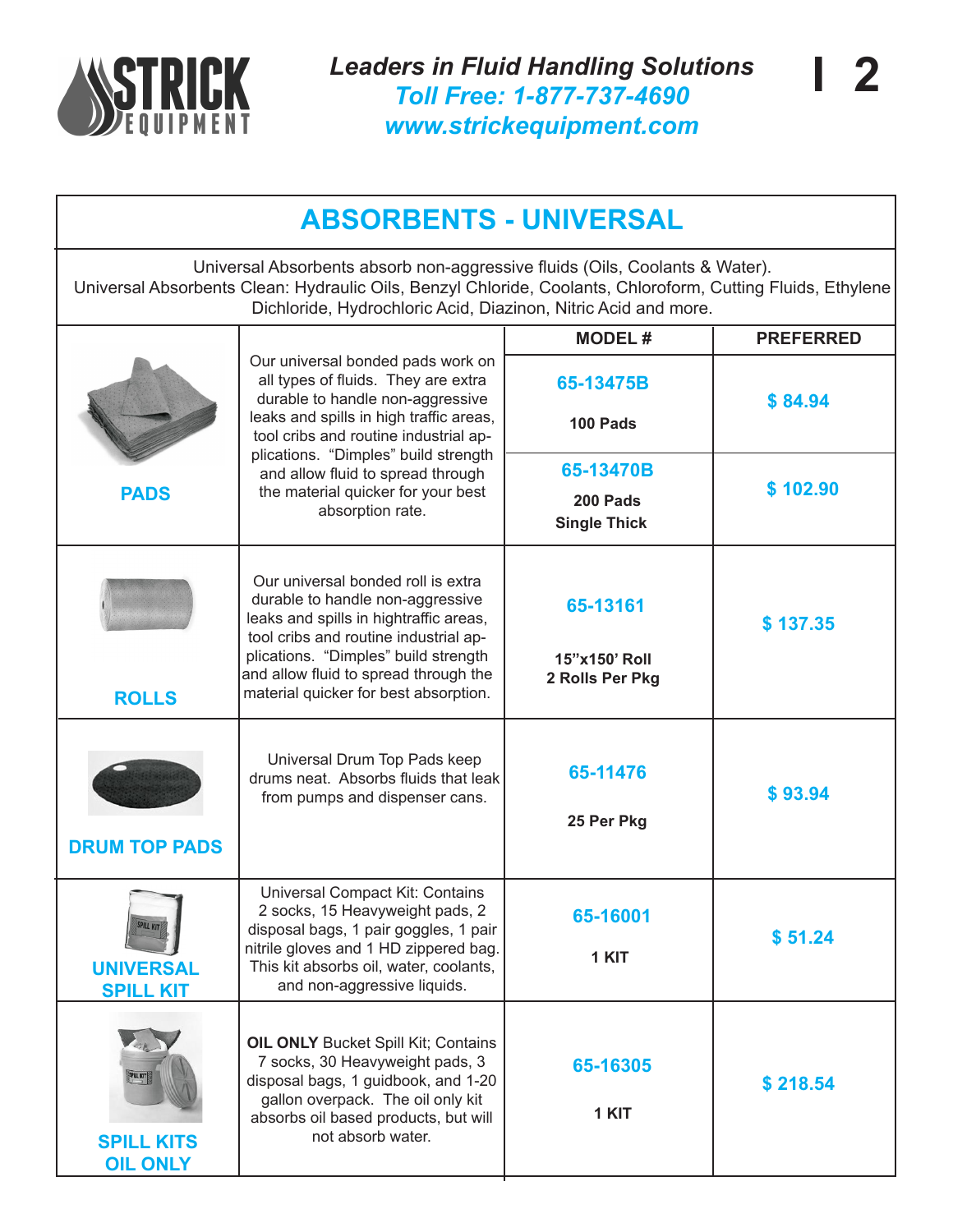

**02-SS04**

**02-SS08**

1/2 Pint

1/4 Pint

**MODEL # PREFERRED**

**\$ 10.98**

**\$ 16.17**

## **GASOILA THREAD SEALANTS, & WATER FINDING PASTE**



## **Gasoila Soft Set Sealant w/ Teflon**

-Soft-setting, non-toxic, PTFE paste. Provides a positive seal on pipe threads, joints, fittings, hoses, nozzles, LPG cylinders, pump assemblies, etc. For use on brass, copper, stainless steel, aluminum, black pipe, tin, galvinized, ABS, PVC plastics, nylon, polyethylene, etc.

| PLS <sup>2</sup>                                     |
|------------------------------------------------------|
| PIPE<br><b>THREAD</b><br>and GASKET<br><b>SEALER</b> |
| ONE PINT                                             |

**SOILA** 

| cellent resistance to gasoline (up to 20% alcohol and<br>etroleum blends), petroleum solvents, kerosene, diesel<br>l, propane, butane, LPG, acids and more.                                                                                                                                                                | 02-SS16<br>1 Pint      | \$26.99 |
|----------------------------------------------------------------------------------------------------------------------------------------------------------------------------------------------------------------------------------------------------------------------------------------------------------------------------|------------------------|---------|
| <b>PLS® Premimum Thread &amp; Gasket Sealer</b><br>-Lead Free, non-hardening, non-toxic, grey paste<br>-Adheres to iron, stainless steel, aluminum, plastics,<br>and synthetic rubber compounds                                                                                                                            | 02-PB04<br>1/4 Pint    | \$18.06 |
| -For use with dilute acids, ammonia, chlorine, LPG,<br>petroleum fuels, jet fuel, natural gas and much more<br><b>IPE<br/>HREAD<br/>1d GASKET<br/>EALER</b><br>-Brush on to seal pipe joints, plugs, screwed fittings<br>and gasketed connections                                                                          | 02-PB16<br>1 Pint      | \$61.40 |
| <b>Gasoila E-Seal Thread Sealant</b><br>- Non-hardening, non-toxic, opaque, dark<br>green paste designed specifically for ethanol<br>blended gasoline including E10 and E85 (for<br>100% ethanol or 100% methanol applications<br>use Gasoila 100).<br>-For use on brass, copper, stainless steel,<br>aluminum, black pipe | 02-GE08<br>$1/2$ Pint  | \$23.29 |
| <b>Gasoila All Purpose Water Finding Paste</b><br>For All Petroleum Fuels including Ethanol<br>and Methanol Blends, Diesel, Kerosene,<br>#2 oil, JP-4, JP-5, and more.<br>Accurately detects phase seperation in<br>Ethanol blend applications.                                                                            | 02-AP02<br>2.0 oz Tube | \$8.18  |
| <b>Gasoila Regular Water Finding Paste</b><br>Quickly and accurately gauges liquid<br>inventory level. Effective with sulphuric,<br>nitric, and hydrochloric acids, ammonia,<br>soap solutions and other chloride solutions.<br>Changes from green to red when it comes<br>in contact with water.                          | 02-WT25<br>2.5 oz Tube | \$4.55  |